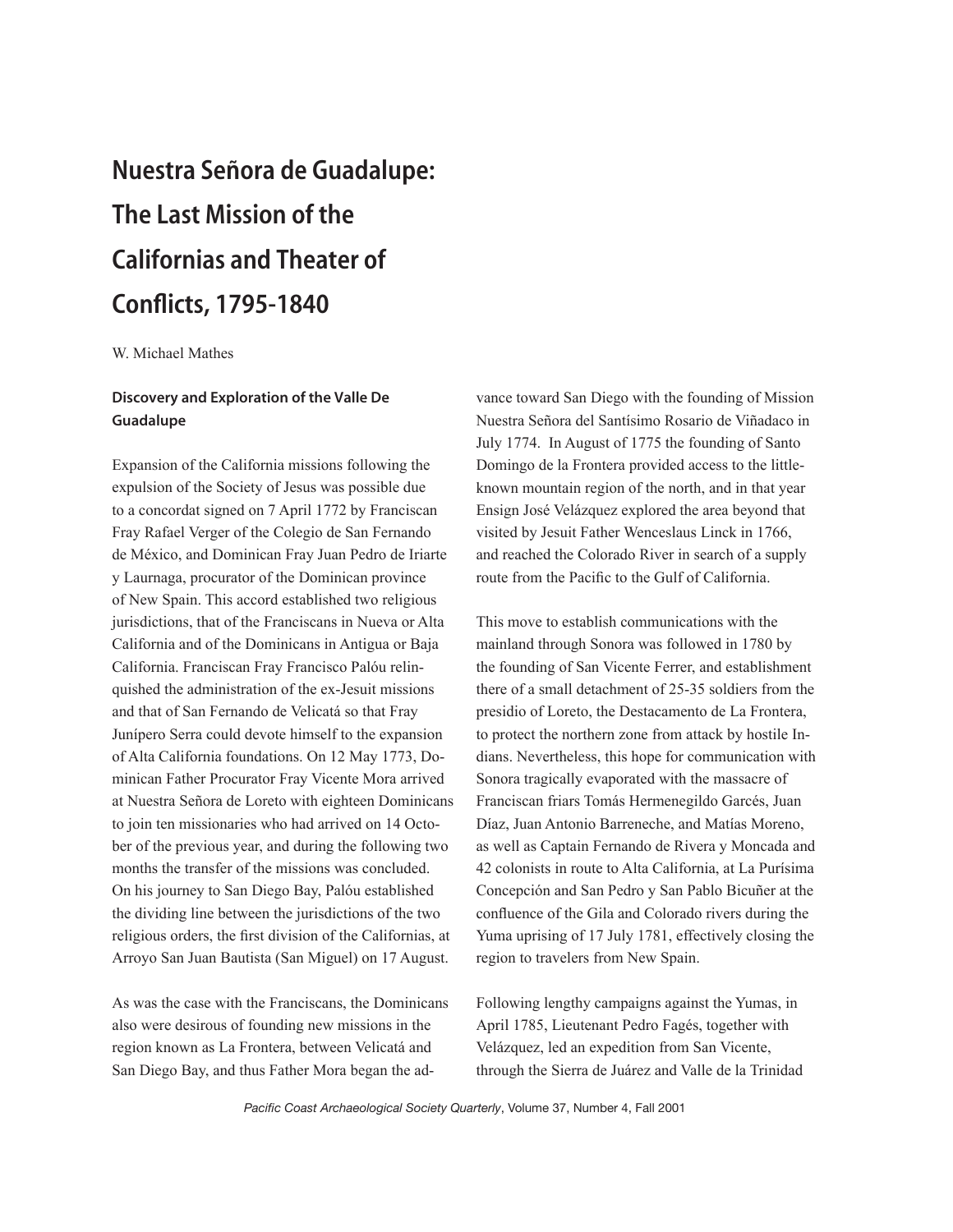to the Cocopa rancherías of the Colorado River Delta, and then returned to San Diego in search of a route that would bypass that briefly established by Rivera y Moncada four years earlier. During the same year, the father minister of San Vicente, Fray Luis Sales, explored to the north to Arroyo San Juan Bautista and established the first site of Mission San Miguel de la Frontera, which he founded on 28 March 1787. The following year, Sales transferred his mission to the southern bank of Arroyo de San Juan Bautista, some sixty miles south of the Franciscan mission of San Diego de Alcalá.

In 1791, Fray Crisóstomo Gómez, president of the Dominican missions, requested aid from Viceroy Juan Vicente Güemes Pacheco y Padilla, Conde de Revilla Gigedo, for the reestablishment of the Colorado River missions. In reply, in 1793, José Joaquín de Arrillaga, interim governor of the Californias, was ordered to provide assistance in the founding of three missions. The first of these was to be located at a site in the mountains between El Rosario and Santo Domingo. From May to October Arrillaga explored the region, discovered an appropriate site authorized for the new mission in January 1794, and on 27 April Fray Cayetano Pallás founded San Pedro Mártir de Verona among the Kiliwa.

Following the establishment of a base in the Sierra de San Pedro Mártir, in October 1794 Sergeant José Manuel Ruiz and Fray Tomás Valdellón explored the Llano del Alamo in the southern Sierra de Juárez in search of second mission site and the ranchería of Jaca-tobojol was discovered. As a result, Governor Diego Borica ordered new operations for the appropriate establishment of the new Mission Santa Catarina Virgen y Mártir in March 1795, and Arrillaga, lieutenant governor in Loreto, named Ensign Ildefonso Bernal and Ruiz to continue exploration. This expedition left the garrison at San Vicente on 18 October 1795, traveling up the Arroyo de San Vicente to Santa Catarina, and from there northward to the Valle de San Rafael

and thence westward to the Valle de San Marcos, later to be the site of Nuestra Señora de Guadalupe. From there they proceeded to Mission San Miguel, and then, on 27 October followed the established coastal route to Mission Santo Tomás de Aquino. Although no new suggestions for missions were made, Bernal noted the open hostility of several Indian groups encountered during this short reconnaissance.

During the following month of July, Arrillaga traveled from Loreto to San Vicente to take personal command of exploration. On 21 July 1796 he entered the mountains from San Vicente, reached the Sierra de Juárez and the Llano del Alamo, and then returned through the Valle de la Trinidad to San Vicente eight days later. From Santo Domingo on 5 August, Arrillaga again entered the mountains, reached Mission San Pedro Mártir the following day, and on 22 August continued to La Encantada, to the northeast toward San Felipe, from there northward along the foothills, westward to Valle de la Trinidad, and returned to San Vicente on the 31st of the same month. Following a brief rest, on 11 September the expedition left for the north from San Vicente, along the foothills to La Grulla, and from there continued through the mountains, passing El Alamo, to the Sierra de Juárez. Following Arroyo de Agua Caliente to the eastward, Arrillaga descended to Laguna Salada, and, after visiting the Cocopa rancherías, he returned westward to Laguna Hanson. On 23 September he arrived at the Arroyo de San Rafael, following it downward to the Valle de San Rafael, en route to the Pacific coast. On 25 September, he headed west-northwesterly to reach the Valle de San Marcos, where he experienced heavy fog the following morning, and thence followed the arroyo downward to a pine stand used for lumber by the missionaries of San Miguel de la Frontera. Arrillaga then headed westward through San Marcos, which he described as a wide valley with extensive pastures appropriate for grazing of cattle that were used for this purpose by Mission San Miguel. On 17 September the expedition reached the Ensenada de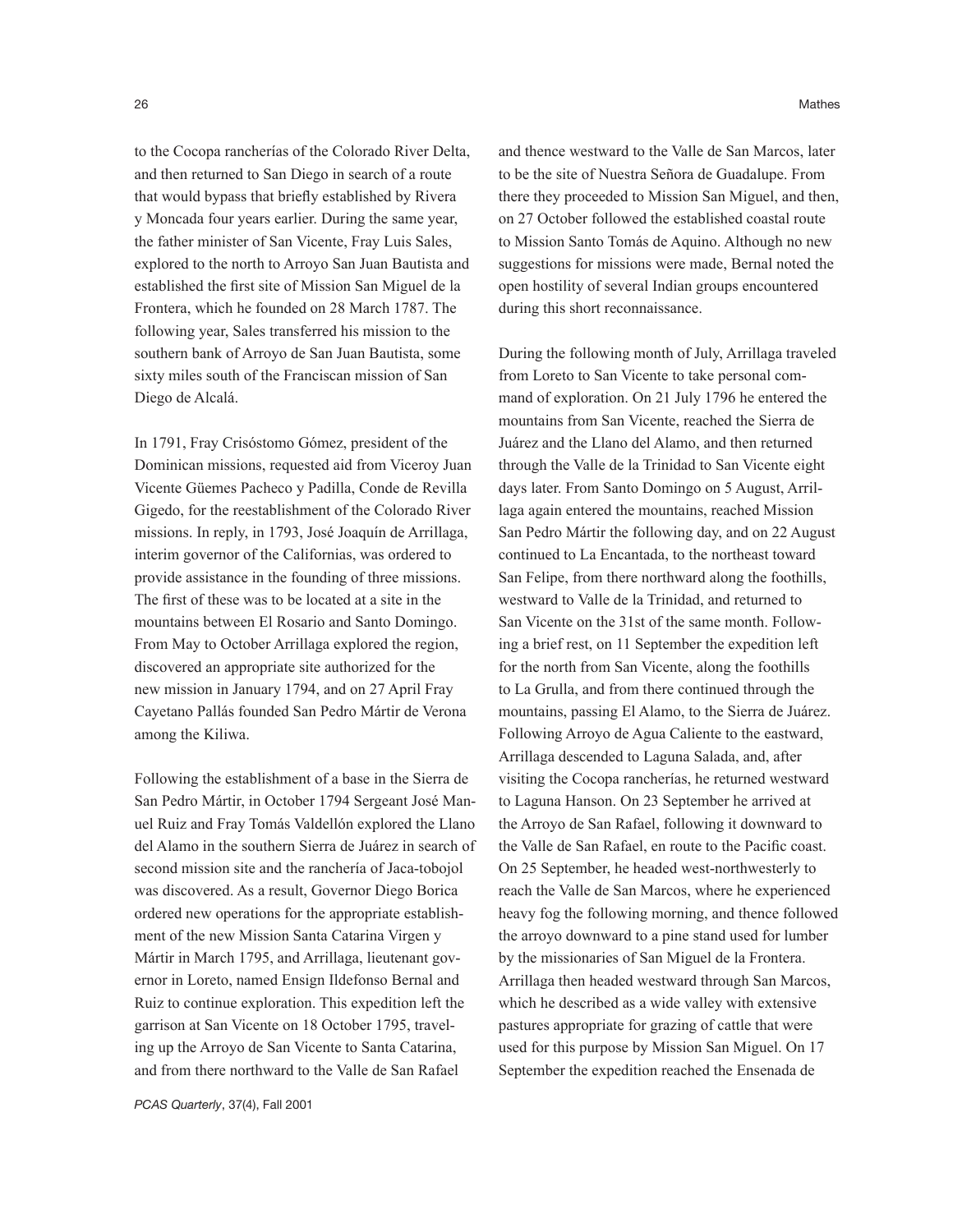Todos Santos, and, the following day ended its labors at Santo Tomás.

The final phase of exploration of La Frontera to be carried out by Arrillaga began on 14 October from San Vicente, through the mountains to the Colorado River, continuing northward along the foothills to the Borrego area, and from there, southwesterly to San Diego, reaching that mission on 17 November. Although these expeditions in 1795-1796 permitted the establishment of a second mountain mission, Santa Catarina, by friars José Loriente and Tomás Valdellón on 12 November 1797, they also clearly demonstrated the difficulty of crossing the rugged and vacant territory between the escarpment of San Pedro Mártir and the immense Colorado desert which, inhabited by hostile Yumans, made it even more inhospitable. Thus, the missions were restricted to the Pacific slope, and the desired overland route was abandoned, delaying the development of La Frontera.

## Mission Nuestra Señora de Guadalupe de la Frontera

Expansion of the missions was further reduced as a result of the Mexican Wars of Independence from 1810 to 1821, the growth of liberalism and anticlericalism with the establishment of the Mexican Republic in 1824, and the expulsion of Spaniards decreed in 1829. Although the majority of Dominicans in Baja California were European-born, these events did not have great repercussions, due to the isolation of the region from the center of the nation. In 1817, following some flooding at San Miguel, Fray Tomás de Ahumada reestablished his mission at a site located to the north known as El Descanso (San Miguel la Nueva), and in 1830, Fray Caballero, native of Jerez de la Frontera in Spain, who arrived at the peninsula in 1814 to serve at Santa Rosalía de Mulegé and had accompanied Governor José María Echeandía and Fray Tomás Mancilla to La Frontera in 1825, built an adobe church at the site. Caballero was resident missionary at Santo

Domingo from 1827 to 1834, and, having succeeded Fray Domingo Luna in the post of provincial vicar and president of the missions in 1832, had converted that mission into the administrative center of the Dominican establishments.

Following the founding of San Miguel la Nueva, the Valle de San Marcos flourished as a cattle raising center and attracted several civilian colonists. On 25 June 1834, at the site called Ojá Cuñúrr (Painted Rock), a rock with notable stylized pictographs, Caballero founded Mission Nuestra Señora de Guadalupe, building a church with a choir and two altars, and a residence with refectory, storerooms, and shops within a quadrangle. As resident minister and provincial vicar, Caballero also converted this new foundation to the administrative center of the peninsula. The valley held a high Indian population of some 400 souls of the Diegueño group, Kwatl Kumiyai subgroup, in the rancherías of Agua Escondida, San José, Rincón de los Encinos, and San Antonio de Nicuárr. Further, Caballero was assisted by Jatñil of the Mishkwish subgroup and captain of the Cañón de Nejí, who had formed an alliance with the frontier garrison, and whose followers worked in construction as well as the movement of herds of cattle from Santa Catarina and other locations to Guadalupe and San Miguel for greater protection from raids by hostile Kiliwa.

The new mission, located in a protected and temperate valley at an altitude of 300 meters above sea level, held extensive pastures of 41 *sitios* (71,935 hectares) for livestock as well as sandy soil from the bed of the Guadalupe River for the cultivation of grain. High livestock production also influenced the development of ranches at Santa Teresa, Vallecitos, Jesús María, Soledad de la Grulla, Cueros de Venado, and El Aguajito. Some 200 hectares under irrigation from a canal were planted with grain, and another canal was constructed to provide water for stables and irrigation of a three-hectare mission garden where vegetables, grapes, pears, and apricots were grown. Also,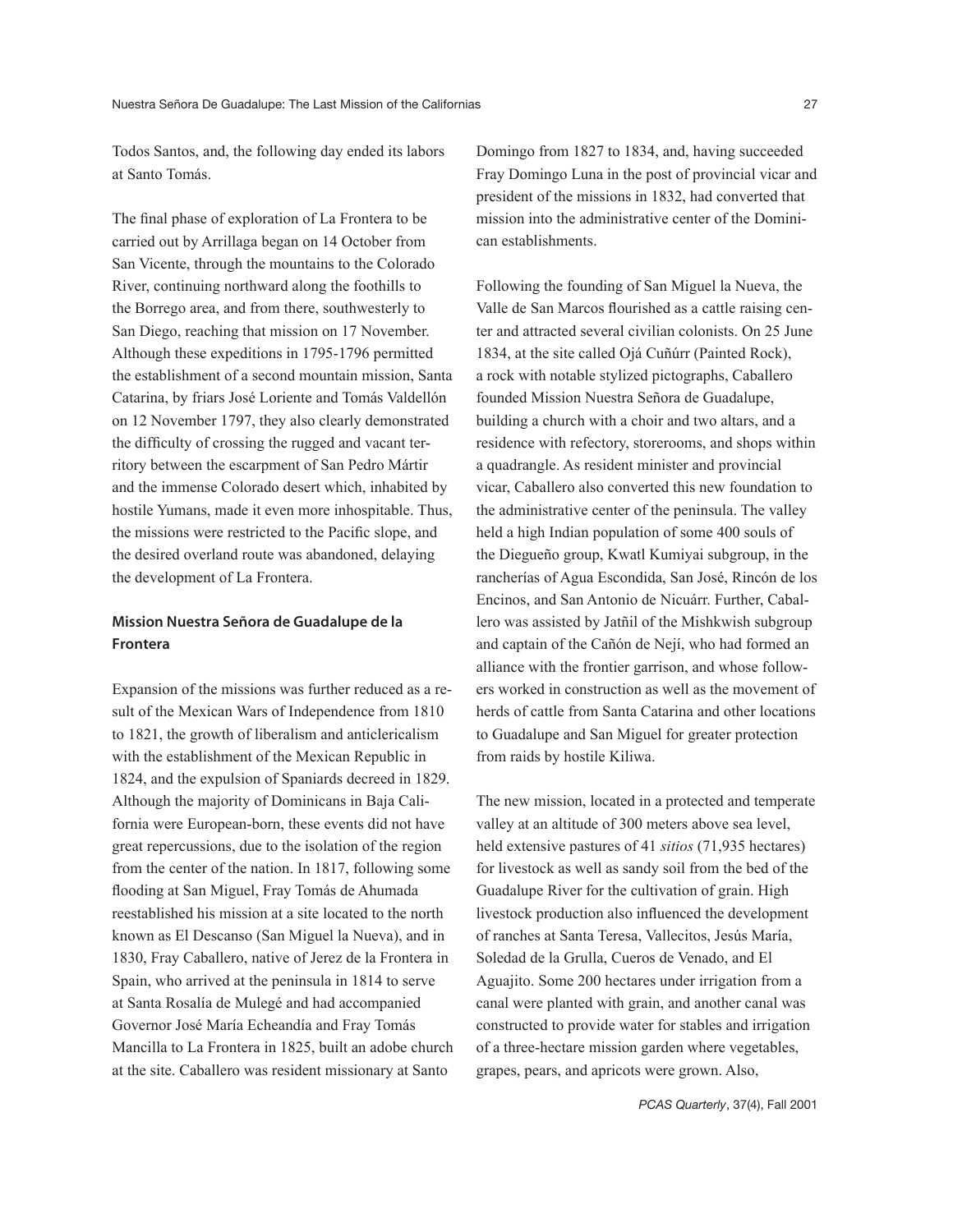28 Mathes and the contract of the contract of the contract of the contract of the contract of the contract of the contract of the contract of the contract of the contract of the contract of the contract of the contract of

proximity to the Bahía de Todos Santos permitted occasional commerce with foreign merchant ships that anchored there, and the mission was involved in sea otter hunting under the direction of rancher José Luciano Espinosa and a group of hunters.

On 7 November 1835, on recognizing the isolated location of the peninsula of California and the role of the missions in retention of Mexican culture in it, the federal government modified the decree of 17 August 1833, excluding the region from secularization until such time as the currently serving missionaries would retire or die, and prohibiting their replacement. Although a law of 19 September 1836 established the diocese of Ambas Californias and transferred the properties of the Pious Fund to it, secular clergy were not sent to the peninsula. Caballero administered not only his own mission, but also that of San Miguel la Nueva that had no resident minister due to a lack of personnel, and also carried out appropriate visitations of the other functioning Domincan establishments. On 18 April 1834, he visited Mission Santa Rosalía de Mulegé, on 4 December1835, that of Todos Santos, mission San Ignacio on 29 May, and Santo Domingo on 9 June 1836, again visiting the latter on 27 February 1838, and that of Loreto toward the end of that year. San Ignacio was again visited on 12 December1839, as was Santa Rosalía on 2 January 1840.

Notwithstanding its successful beginning, Nuestra Señora de Guadalupe shared with its neighboring mission, Santa Catarina, the constant threat of attack by hostile groups of Yumas and Kiliwas from the desert areas to the east. In 1836 a squad under sergeants Narciso Franco and Estanislao Armenta, comprising soldiers Domingo Sáez, Anselmo Tapia and corporal Orantes, was sent to the mission. The following year, in March 1837, sergeant Narciso Franco of the Destacamento de La Frontera received orders from his commander, Lieutenant José Antonio Garraleta, to carry out the execution of two Diegueño captains, Cartucho and Pedro Pablo, who had

murdered several civilian colonists during a revolt of 200 of their followers against the presidio and exmission of San Diego. This caused resentment among other groups, and two prisoners who escaped from San Miguel were able to raise a force of 400 warriors who, in mid-December of 1837, attacked the mission. Although they only found sergeant Estanislao Armenta with five soldiers, along with Sáez, Tapia, and Orantes, in the garrison, a surprise cavalry attack with muskets and sabers by the mission troop caused heavy losses among the rebels, and the survivors fled. Aid from Jatñil, allied with Second Lieutenant Macedonio González, was used against the rebel Diegueños, and following another attack by Kiliwas and Cocopas on the mission in October 1839, a force of 1,000 men led against them at Santa Catarina caused their retreat.

A second assault on Santa Catarina in early 1840 brought the destruction of the mission, and Nicuárr, captain of Rincón de los Encinos and San Antonio, went out with a troop to pursue the attackers. However, Nuestra Señora de Guadalupe remained relatively defenseless, and in February 1840, Jatñil, who had settled at El Descanso, arrived at the mission with a group of armed men, supposedly to end the forced baptisms of the residents of Nejí. Corporal Orantes was struck down and murdered by the men, but one of the colonists, José Luciano Espinosa, was able to escape while Jatñil murdered Francisco and José Antonio, neophytes from San Miguel. Father Caballero was able to hide, and Garraleta, unaware of events, was conducting maneuvers with seventeen soldiers a few kilometers away, and Jatñil with his rebels was able to escape.

With the destruction of Santa Catarina and the revolt of a presumed ally, Caballero abandoned his mission, along with those of El Descanso, San Miguel, and Santa Catarina. He left behind the herd of 4,915 head of cattle that later were to be sent to the south under the charge of sergeant Francisco Gastélum and Juan de Dios de Ocio, and set out for San Ignacio. A short time